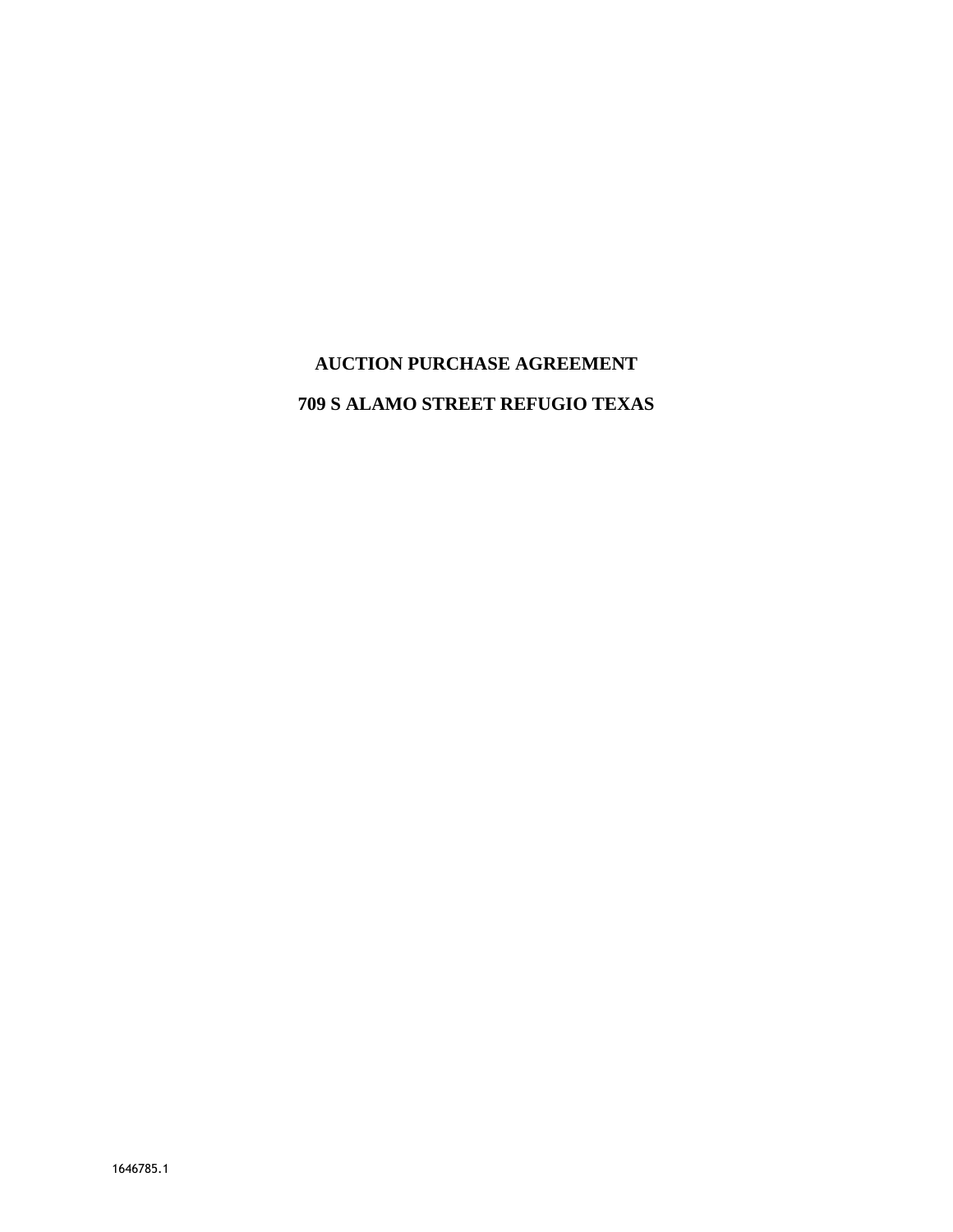#### **709 S. Alamo Street, Refugio, TX**

THIS PURCHASE AGREEMENT (this "**Agreement**"), dated as of \_\_\_\_\_\_\_\_ \_\_\_, 2020, is intended to set forth the terms and conditions of a contract for the purchase and sale to \_\_\_\_\_\_\_\_\_\_\_\_\_\_\_\_\_\_\_\_\_\_\_\_\_ ("**Buyer**"), from WB RIVERDALE REO, LLC, a Delaware limited liability company ("**Seller**") with respect to that certain property located at 709 South Alamo Street, County of Refugio (the "**County**"), Texas and identified by Assessor Parcel Number(s): 448701 (the "**Property**"). When mutually executed by Buyer and Seller, this Agreement will constitute the complete agreement between Buyer and Seller with respect to the purchase and sale of the Property and will supersede and replace, in their entirety, all prior negotiations and written offers and counteroffers between Buyer and Seller with respect to the Property. Buyer and Seller may be referred to herein each individually as a "**Party**" and collectively as the "**Parties**". The effective date (the "**Effective Date**") of this Agreement shall be the last date that this Agreement is executed by either Buyer or Seller (if the Parties do not execute this Agreement on the same date), as set forth next to the signatures on the signature page hereof.

#### **RECITALS**

A. Seller is the owner of the Property, Seller engaged Listing Broker (as defined herein) and Braunco, Inc. ("**Braun**") to broker and auction the Property.

B. Buyer desires to purchase the Property from Seller and Seller desires to sell the Property to Buyer on the terms and conditions set forth herein.

#### **AGREEMENT**

NOW, THEREFORE, IN CONSIDERATION of the foregoing and the mutual covenants and agreements herein set forth, and other good and valuable consideration, the receipt and sufficiency of which are hereby acknowledged, Seller and Buyer agree as follows:

#### **ARTICLE I SALE**

1.1 Seller hereby agrees to sell the Property to Buyer, and Buyer hereby agrees to purchase the Property from Seller, subject to the terms and conditions set forth herein.

## **ARTICLE II PURCHASE PRICE**

2.1 Purchase Price. The total price to be paid by Buyer for the Property shall be the sum of:

(a) The Buyer's final bid amount (the "**Final Bid Amount**") of \$\_\_\_\_\_\_\_\_\_\_\_\_\_\_\_\_\_\_\_, and (b) 7% of the Final Bid Amount (the "**Buyer's Premium**"), which is \$\_\_\_\_\_\_\_\_\_\_\_\_\_\_\_\_,

The sum of (a) the Final Bid Amount and (b) the Buyer's Premium equals  $\$$ (the "**Purchase Price**").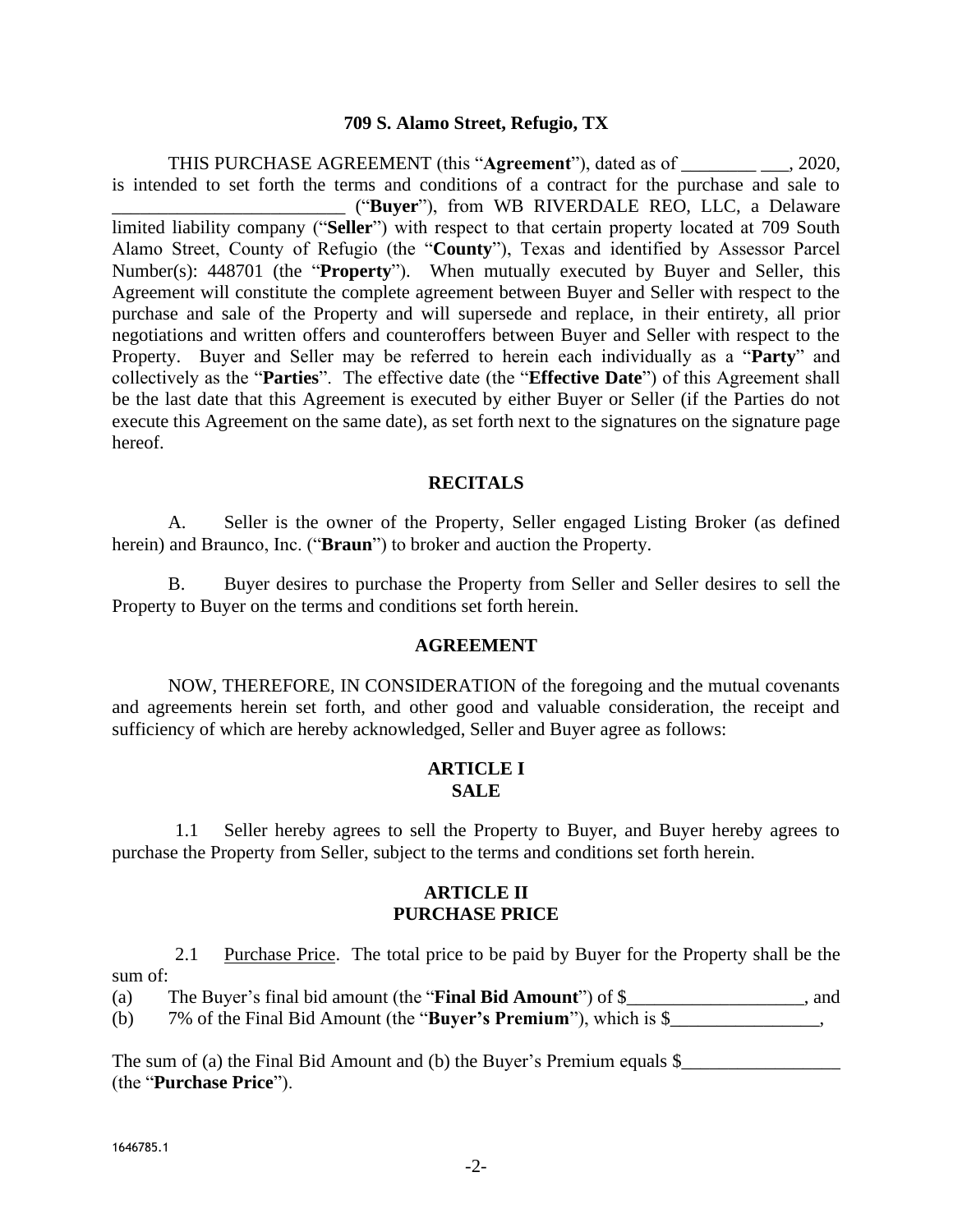<span id="page-2-0"></span>The Purchase Price shall be subject to the closing adjustments as set forth in Section [5.4](#page-4-0) hereof.

2.2 Payment of Purchase Price. Buyer shall pay the Purchase Price to Seller as follows:

(a) Prior to the auction Buyer provided a registration deposit (the "**Registration Deposit**") to Braun or Escrow Holder equal to \$10,000.

(b) Within twenty four hours after the auction, Buyer shall deliver to Fidelity National Title ("**Escrow Holder**") by wire transfer or cashier's check, the additional sum of \$\_\_\_\_\_\_\_\_\_\_\_\_\_\_\_\_\_\_\_\_. Such amount, together with the Registration Deposit, equals a total deposit of \_\_\_\_\_\_\_\_\_\_\_\_\_\_\_\_ (the "**Deposit**"), which is 10% of the Purchase Price.

Escrow Holder's contact information is as follows:

Fidelity National Title 915 Wilshire Blvd., Suite 1920 Los Angeles, CA 90017 Attention: Bobbie Purdy Phone No. (213) 452-7104 Fax No.: (213) 452-7148 Email address: [bobbie.purdy@fnf.com](mailto:bobbie.purdy@fnf.com)

If the Deposit is not received by Escrow Holder on or before the date required herein, Seller shall have the right to terminate this Agreement whereupon neither Party shall have any further rights or obligations hereunder other than those matters which expressly survive the termination hereof, provided that Seller shall be entitled to retain the Registration Deposit. The Deposit shall be non-refundable to Buyer except in the event the sale of the Property is not consummated solely because of Seller's breach or default under this Agreement. If the sale of the Property as contemplated hereunder is consummated, the Deposit shall be credited towards payment of the Purchase Price at the Closing.

(a) Balance of Purchase Price. The Purchase Price less the sum of the Deposit (the "**Purchase Price Balance**") shall be deposited with Escrow Holder by Buyer in immediately available funds no later than one (1) business day prior to the Closing in accordance with Section [5.2\(a\)](#page-4-1) below.

## **ARTICLE III ESCROW**

3.1 Deposit with Escrow Holder and Escrow Instructions. Within two (2) business days following the Effective Date, each Party shall promptly deposit an executed copy of this Agreement with Escrow Holder with instructions to open an escrow for the transaction hereunder (the "**Escrow**"). This Agreement shall serve as the instructions to Escrow Holder for the consummation of the transaction contemplated hereby. The Parties shall execute such additional and supplementary escrow instructions as may be appropriate to enable Escrow Holder to comply with the terms of this Agreement; provided, however, that in the event of any conflict or inconsistency between the terms and provisions of this Agreement and the terms and provisions of any such additional or supplementary escrow instructions, the terms and provisions of this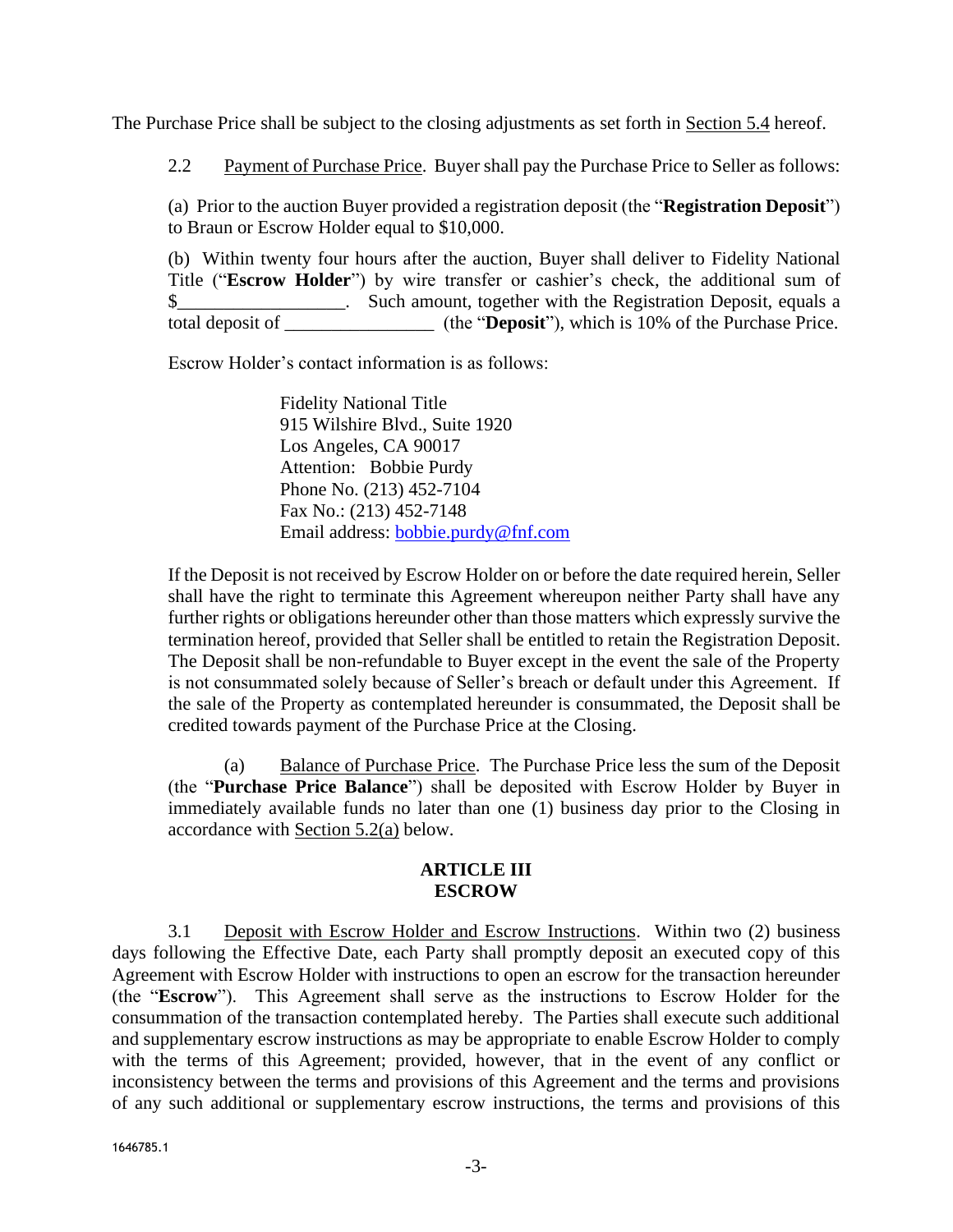Agreement shall control, notwithstanding that any such additional or supplemental escrow instructions constitute a later signed writing between the Parties.

3.2 Proof of Funds. Buyer has already or shall provide to Braun within one (1) day of the Effective Date, in conjunction with Buyer's bid, proof of committed funds available to Buyer sufficient to enable Buyer to consummate the acquisition of the Property pursuant to this Agreement, which proof shall be in the form of a letter of credit, loan commitment, bank statement, or other form acceptable to Seller in Seller's sole discretion. If (i) Buyer fails timely to provide such proof of committed funds, or (ii) Seller determines, in Seller's sole discretion, that the proof of funds provided to Seller by Buyer is unacceptable, then Seller shall have the right, at Seller's option, to provide written notice to Buyer that this Agreement is terminated. If Seller exercises such termination right, then this Agreement shall be deemed terminated effective as of the date that Seller delivers written notice of termination to Buyer, whereupon (I) the Deposit (if theretofore deposited with the Escrow Holder), less the Registration Deposit, shall be returned to Buyer, and (II) Buyer and Seller shall each be relieved of any further obligations under this Agreement.

3.3 Closing. The closing hereunder (the "**Closing**") shall mean the recording, in the official records of the County, of a Special Warranty Deed conveying title to the Real Property from Seller to Buyer (the "**Deed**"). The Closing shall take place on or before the date that is ten (10) days following the Effective Date (the "**Closing Date**"), or on such later date as Buyer and Seller may mutually agree in writing; provided, however, Seller shall have the right to extend the Closing Date by up to an additional five (5) business days upon delivery of written notice to Buyer. Subject to the provisions of **[ARTICLE VIII](#page-8-0)** hereof, if the Closing does not occur on or before the Closing Date (as the same may be extended hereunder), then Escrow Holder shall, unless it is notified by both Parties to the contrary within five (5) days after the Closing Date, return to the depositor thereof items which may have been deposited hereunder. Any such return or termination, shall not, however, relieve either Party of any liability it may have under the terms of this Agreement for its wrongful failure to close.

3.4 Title. Seller shall cause Fidelity National Title Company or another title company of Seller's choice (the "**Title Company**") to issue to Buyer at Closing a CLTA owner's policy of title insurance, insuring fee title to the Property vested in Buyer as of the Closing Date, with coverage in the amount of the Purchase Price and subject to no monetary liens or encumbrances, other than a lien for property taxes not yet delinquent; provided, however, that Seller shall have no obligation to remove or cure any exceptions to title other than with respect to the aforementioned monetary liens and encumbrances.

## **ARTICLE IV NO INSPECTION CONTINGENCIES**

Buyer acknowledges and agrees that (i) Buyer has, prior to the Effective Date, independently verified the value of the Property and the viability of the Property for Buyer's intended use, (ii) Buyer is purchasing the Property based solely upon such independent verification of value and viability and not in reliance upon any representations by Seller or any party representing Seller in connection with this transaction including, without limitation, Braun, Seller's Broker (as defined in <u>Section 9.2</u> below), and (iii) Buyer's obligation to purchase the Property is not subject to any due diligence contingencies.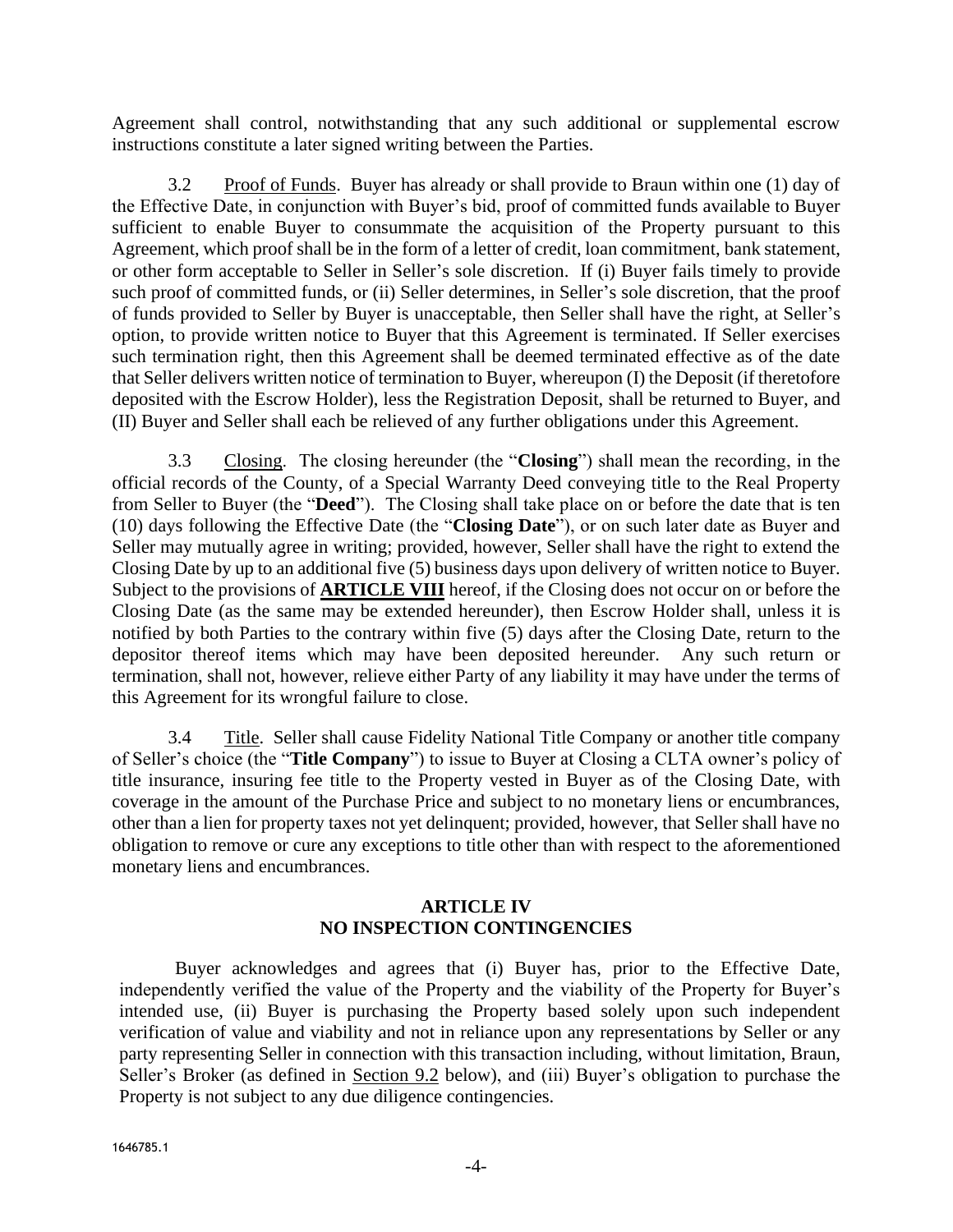## **ARTICLE V CLOSING AND ESCROW**

5.1 Delivery by Seller. Not later than one (1) business day prior to the Closing Date, Seller shall deposit with Escrow Holder the following:

(a) The original Deed, duly executed and acknowledged by Seller, in recordable form, and ready for recordation on the Closing Date;

(b) Seller's estimated settlement statement in form and content consistent with this Agreement and otherwise reasonably satisfactory to Seller;

(c) A Non-Foreign Affidavit, duly executed by Seller and satisfying the requirements set forth in Section 1445 of the Internal Revenue Code of 1986, as amended; and

(d) Any other documents or instruments reasonably required by Escrow Holder, the Title Company or under applicable law, in order to convey the Property to Buyer at the Closing.

<span id="page-4-1"></span>5.2 Delivery by Buyer. Not later than one (1) business day prior to the Closing Date, Buyer shall deposit with Escrow Holder the following:

(a) The Purchase Price Balance, together with Buyer's share of the closing adjustments pursuant to Section [5.4](#page-4-0) below, for disbursement in accordance with the terms and provisions of this Agreement, to be held by Escrow Holder pursuant to disbursement instructions mutually acceptable to Buyer and Seller;

(b) Buyer's estimated settlement statement in form and content consistent with this Agreement and otherwise reasonably satisfactory to Buyer; and

(c) Any other documents or instruments reasonably required by Escrow Holder, or the Title Company in order to convey the Property to Buyer at the Closing.

5.3 Other Instruments. In addition to the documents and instruments to be delivered as herein provided, each of the Parties shall, from time to time at the request of the other Party, execute and deliver to the other Party such other instruments of transfer, conveyance and assignment and shall take such other action as may be reasonably required to effectively carry out the terms of this Agreement; provided that no such document or act will impose additional obligations on either Party that are not already contemplated by this Agreement.

<span id="page-4-0"></span>5.4 Prorations and Adjustments.

(a) Taxes. Real property taxes and assessments shall be prorated as of the Closing Date, and any required payments or credits shall be made by the applicable Party through Escrow upon receipt of said proration.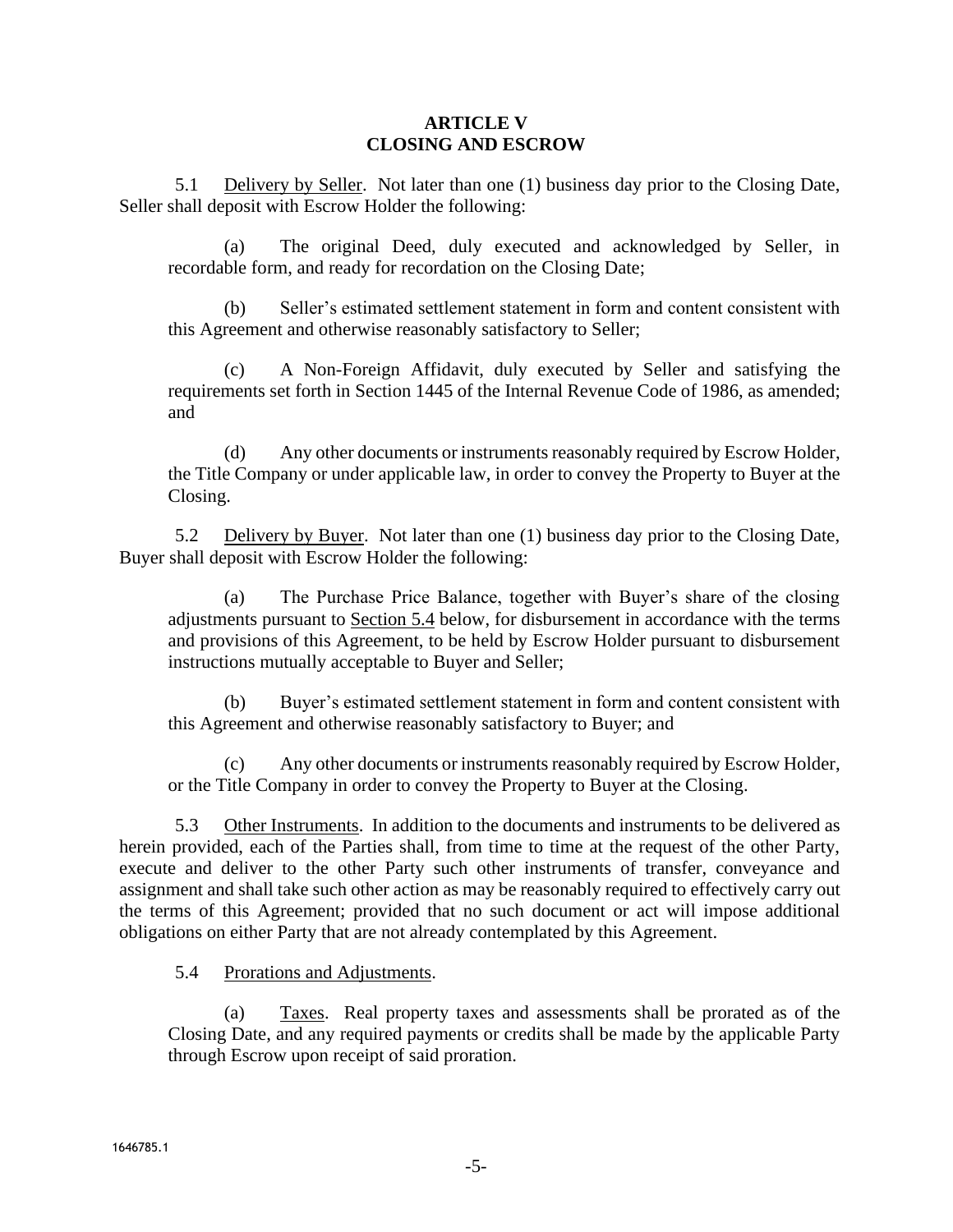(b) Utilities. All charges and payments for utility services shall be prorated as of the Closing Date, all of which shall be read promptly before Closing, unless Seller elects to close its own applicable account, in which event Buyer shall open its own account and the respective charges shall not be prorated. Seller shall not assign to Buyer any deposits which Seller has with any utility companies servicing the Property.

(c) Insurance. Buyer shall be responsible for obtaining appropriate insurance covering the Property on and after the Closing Date; accordingly there shall be no proration of the same.

(d) Other Items of Expense. All other expense items related to the Property shall be prorated as of the Closing Date.

(e) Survival. If any of the foregoing cannot be apportioned at the Closing because of the unavailability of the amounts which are to be apportioned, such items shall be apportioned by the Parties outside escrow as soon as practicable after the Closing Date. The post-Closing covenants of the Parties set forth in this Section 5.4 shall survive the Closing.

## 5.5 Costs and Expenses.

(a) Seller shall pay, through Escrow at the Closing, the owner's policy of title insurance premium.

(b) Buyer shall pay, through the Escrow at the Closing, all closing costs (other than those payable by Seller hereunder), including without limitation (i) any endorsements to the owner's policy of title insurance, (ii) all recording fees, and (iii) Escrow Holder's fee.

(c) Notwithstanding anything contained herein to the contrary, except as otherwise specifically set forth herein, each Party shall be responsible for its own legal and accounting expenses incurred in connection with the subject matter of this Agreement.

## **ARTICLE VI ACCEPTANCE OF PROPERTY AS IS, WHERE IS**

BUYER ACKNOWLEDGES AND AGREES THAT (I) SELLER ACQUIRED THE PROPERTY IN CONNECTION WITH THE CONFIRMATION OF ITS PREDECESSOR IN INTEREST'S CHAPTER 11 BANKRUPTCY PLAN OF LIQUIDATION AND, AS SUCH, SELLER IS NOT VESTED WITH KNOWLEDGE OF THE PROPERTY ORDINARILY EXPECTED OF A SELLER OF REAL PROPERTY, (II) PRIOR TO THE EFFECTIVE DATE, BUYER HAS HAD A SUFFICIENT OPPORTUNITY TO COMPLETE ALL INSPECTIONS AND INVESTIGATIONS OF THE PROPERTY THAT BUYER DEEMS NECESSARY, AND (III) BUYER WILL BE CONCLUDING THE PURCHASE OF THE PROPERTY BASED SOLELY UPON BUYER'S OWN INSPECTIONS AND INVESTIGATIONS OF THE PROPERTY, AND ON AN "AS IS, WHERE IS" BASIS, WITH ALL FAULTS, LATENT AND PATENT. WITHOUT LIMITING THE GENERALITY OF THE FOREGOING, BUYER ACKNOWLEDGES AND AGREES THAT NEITHER SELLER NOR ANY OF SELLER'S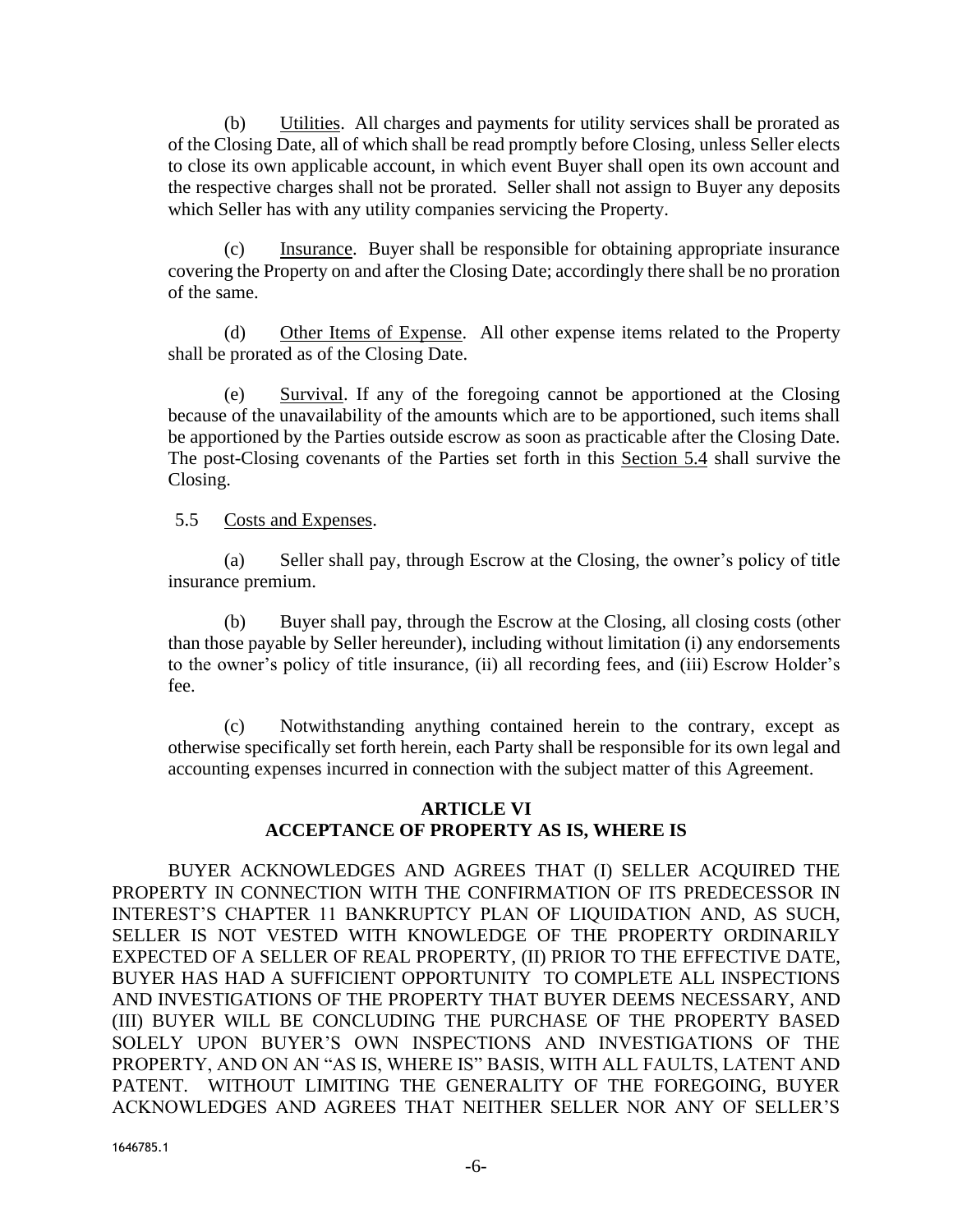AGENTS OR REPRESENTATIVES HAS MADE, AND SELLER HEREBY EXPRESSLY DISCLAIMS AND NEGATES, ANY REPRESENTATIONS OR WARRANTIES OF ANY KIND WHATSOEVER, EITHER EXPRESS OR IMPLIED, ON WHICH BUYER IS RELYING AS TO ANY MATTER CONCERNING THE PROPERTY, INCLUDING, WITHOUT LIMITATION, MATTERS RELATING TO THE ZONING, LAND-USE OR OTHER ENTITLEMENTS, THE ENVIRONMENTAL CONDITION OF THE PROPERTY, AND/OR SOILS, SEISMIC, GEOTECHNICAL AND/OR OTHER MATTERS RELATING TO THE CONDITION OF THE PROPERTY.

BUYER ACKNOWLEDGES AND AGREES THAT (I) ANY INFORMATION PROVIDED OR TO BE PROVIDED WITH RESPECT TO THE PROPERTY BY OR ON BEHALF OF SELLER WAS OBTAINED FROM A VARIETY OF SOURCES, (II) SELLER HAS NOT MADE ANY INDEPENDENT INVESTIGATION OR VERIFICATION OF SUCH INFORMATION, (III) ALL SUCH INFORMATION HAS BEEN AND SHALL BE PROVIDED SOLELY AS AN ACCOMMODATION TO BUYER, (IV) SELLER MAKES NO REPRESENTATIONS OR WARRANTIES AS TO THE ACCURACY, TRUTHFULNESS OR COMPLETENESS OF SUCH INFORMATION, AND (V) SELLER IS NOT, AND SHALL NOT BE, LIABLE OR BOUND IN ANY MANNER BY ANY VERBAL OR WRITTEN STATEMENT, REPRESENTATION OR INFORMATION PERTAINING TO THE PROPERTY, OR THE OPERATION OR CONDITION THEREOF, FURNISHED BY OR ON BEHALF OF SELLER OR ANY CONSULTANT, ADVISOR, ATTORNEY, REAL ESTATE BROKER, CONTRACTOR, AGENT, EMPLOYEE, OR OTHER PERSON, INCLUDING WITHOUT LIMITATION BRAUN. AS PART OF BUYER'S AGREEMENT TO PURCHASE AND ACCEPT THE PROPERTY "AS-IS, WHERE-IS," AND "WITH ALL FAULTS", AND NOT AS A LIMITATION ON SUCH AGREEMENT, BUYER HEREBY UNCONDITIONALLY AND IRREVOCABLY WAIVES ANY AND ALL ACTUAL OR POTENTIAL CLAIMS OR RIGHTS AGAINST THE SELLER PARTIES (AS HEREINAFTER DEFINED) ARISING OUT OF THE INACCURACY OR INCOMPLETENESS OF ANY MATERIALS SO FURNISHED, ARISING OUT OF ANY ALLEGED DUTY OF THE SELLER PARTIES TO ACQUIRE, SEEK OR OBTAIN SUCH MATERIALS, ARISING OUT OF OR IN CONNECTION WITH THE ENVIRONMENTAL CONDITION OF THE PROPERTY AND ANY AND ALL ACTUAL OR POTENTIAL CLAIMS OR RIGHTS BUYER MIGHT HAVE REGARDING ANY FORM OF REPRESENTATION OR WARRANTY, EXPRESS OR IMPLIED, OF ANY KIND OR TYPE, RELATING TO THE PROPERTY. SUCH WAIVER IS ABSOLUTE, COMPLETE, TOTAL AND UNLIMITED IN ANY WAY. SUCH WAIVER INCLUDES, BUT IS NOT LIMITED TO, A WAIVER OF EXPRESS WARRANTIES, IMPLIED WARRANTIES, WARRANTIES OF FITNESS FOR A PARTICULAR USE, WARRANTIES OF MERCHANTABILITY, WARRANTIES OF HABITABILITY, STRICT LIABILITY RIGHTS, AND CLAIMS, LIABILITIES, DEMANDS OR CAUSES OF ACTION OF EVERY KIND AND TYPE, WHETHER STATUTORY, CONTRACTUAL OR UNDER TORT PRINCIPLES, AT LAW OR IN EQUITY, INCLUDING, BUT NOT LIMITED TO, CLAIMS REGARDING DEFECTS WHICH MIGHT HAVE BEEN DISCOVERABLE, CLAIMS REGARDING DEFECTS WHICH WERE NOT OR ARE NOT DISCOVERABLE, PRODUCT LIABILITY CLAIMS, PRODUCT LIABILITY TYPE CLAIMS, ALL OTHER EXISTING OR LATER CREATED OR CONCEIVED STRICT LIABILITY OR STRICT LIABILITY TYPE CLAIMS AND RIGHTS, AND ANY AND ALL CLAIMS RELATING TO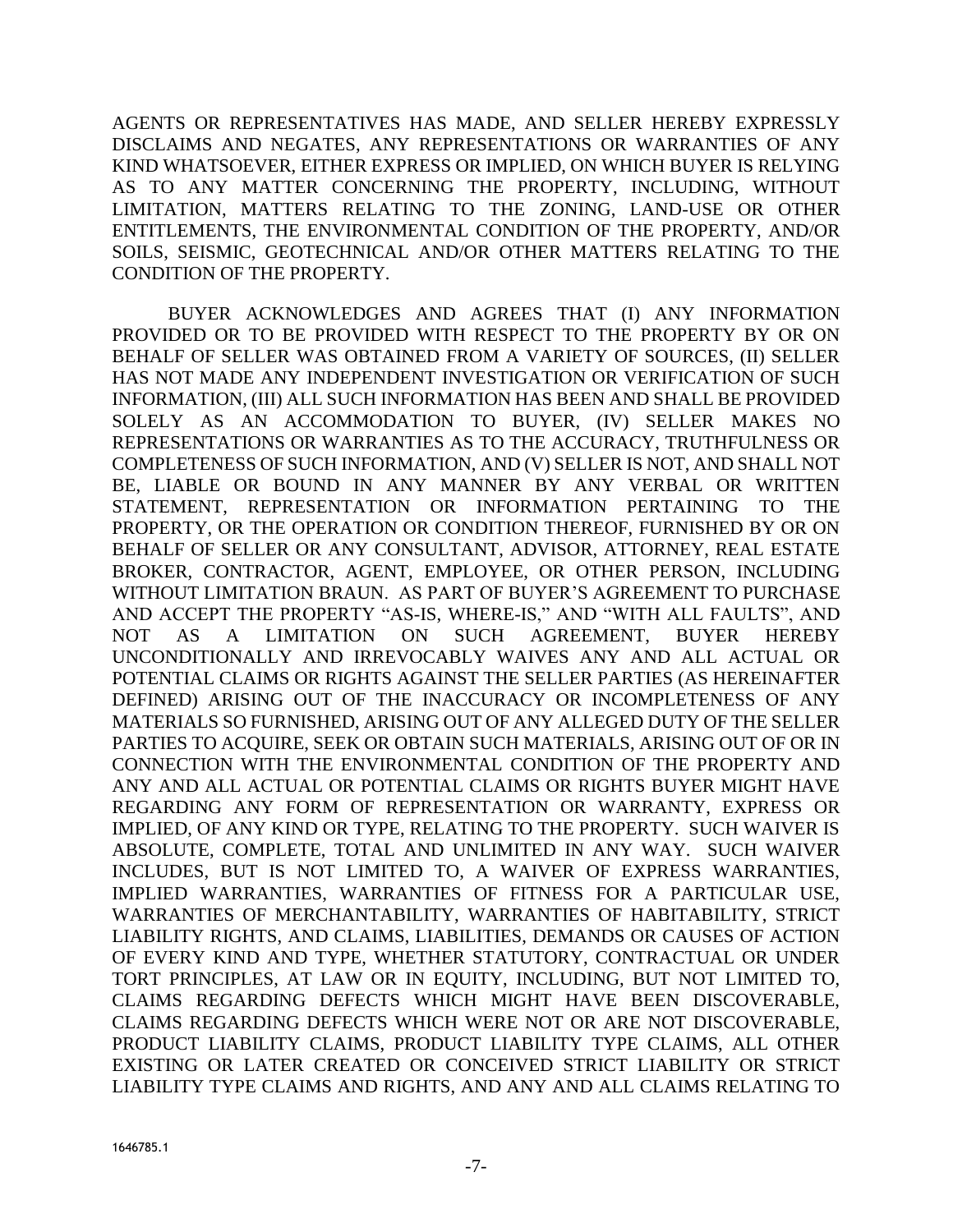THE ENVIRONMENTAL CONDITION OF THE PROPERTY, INCLUDING, WITHOUT LIMITATION, ANY AND ALL CLAIMS UNDER CERCLA AND RCRA.

EFFECTIVE UPON THE CLOSING DATE, AND TO THE FULLEST EXTENT PERMITTED BY LAW, BUYER HEREBY RELEASES, DISCHARGES AND FOREVER ACQUITS SELLER AND EVERY ENTITY AFFILIATED WITH SELLER AND ALL OF ITS AND THEIR RESPECTIVE PARTNERS, MEMBERS, MANAGERS, SUBSIDIARIES, AFFILIATES, OFFICERS, DIRECTORS, SHAREHOLDERS, EMPLOYEES, AGENTS, ATTORNEYS AND INDEPENDENT CONTRACTORS AND THE SUCCESSOR OF EACH AND EVERY ONE OF THEM (COLLECTIVELY, THE "**SELLER PARTIES**") FROM ALL DEMANDS, CLAIMS, LIABILITIES, OBLIGATIONS, COSTS AND EXPENSES WHICH BUYER MAY SUFFER OR INCUR RELATING TO THE PROPERTY. SPECIFICALLY, AND NOT BY WAY OF LIMITATION, BUYER HEREBY RELEASES, DISCHARGES AND FOREVER ACQUITS THE SELLER PARTIES FROM ALL DEMANDS, CLAIMS, LIABILITIES, OBLIGATIONS, COSTS AND EXPENSES ARISING OUT OF OR OTHERWISE RELATING TO THE CONDITION OF THE PROPERTY. AS PART OF THE PROVISIONS OF THIS ARTICLE, BUT NOT AS A LIMITATION THEREON, BUYER HEREBY AGREES, REPRESENTS AND WARRANTS THAT THE MATTERS RELEASED HEREIN ARE NOT LIMITED TO MATTERS WHICH ARE KNOWN OR DISCLOSED, AND BUYER HEREBY WAIVES ANY AND ALL RIGHTS AND BENEFITS WHICH IT NOW HAS, OR IN THE FUTURE MAY HAVE CONFERRED UPON IT, BY VIRTUE OF THE PROVISIONS OF FEDERAL, STATE OR LOCAL LAWS, RULES OR REGULATIONS.

IN THIS CONNECTION AND TO THE FULLEST EXTENT PERMITTED BY LAW, BUYER HEREBY AGREES, REPRESENTS AND WARRANTS THAT BUYER REALIZES AND ACKNOWLEDGES THAT FACTUAL MATTERS NOW UNKNOWN TO BUYER MAY HAVE GIVEN OR MAY HEREAFTER GIVE RISE TO CAUSES OF ACTION, CLAIMS, DEMANDS, DEBTS, CONTROVERSIES, DAMAGES, COSTS, LOSSES AND EXPENSES WHICH ARE PRESENTLY UNKNOWN, UNANTICIPATED AND UNSUSPECTED, AND BUYER FURTHER AGREES, REPRESENTS AND WARRANTS THAT THE WAIVERS AND RELEASES HEREIN HAVE BEEN NEGOTIATED AND AGREED UPON IN LIGHT OF THAT REALIZATION AND THAT BUYER NEVERTHELESS HEREBY INTENDS TO RELEASE, DISCHARGE AND ACQUIT THE SELLER PARTIES FROM ANY SUCH UNKNOWN CAUSES OF ACTION, CLAIMS, DEMANDS, DEBTS, CONTROVERSIES, DAMAGES, COSTS, LOSSES AND EXPENSES WHICH MIGHT IN ANY WAY BE INCLUDED IN THE WAIVERS AND MATTERS RELEASED AS SET FORTH IN THIS ARTICLE. THE PROVISIONS OF THIS ARTICLE ARE MATERIAL AND INCLUDED AS A MATERIAL PORTION OF THE CONSIDERATION GIVEN TO SELLER BY BUYER IN EXCHANGE FOR SELLER'S PERFORMANCE HEREUNDER. SELLER HAS GIVEN BUYER MATERIAL CONCESSIONS REGARDING THIS TRANSACTION IN EXCHANGE FOR BUYER AGREEING TO THE PROVISIONS OF THIS ARTICLE. BUYER HAS INITIALED THIS ARTICLE TO FURTHER INDICATE ITS AWARENESS AND ACCEPTANCE OF EACH AND EVERY PROVISION HEREOF.

## \_\_\_\_\_\_\_\_\_\_\_\_\_\_\_\_\_\_ BUYER'S INITIALS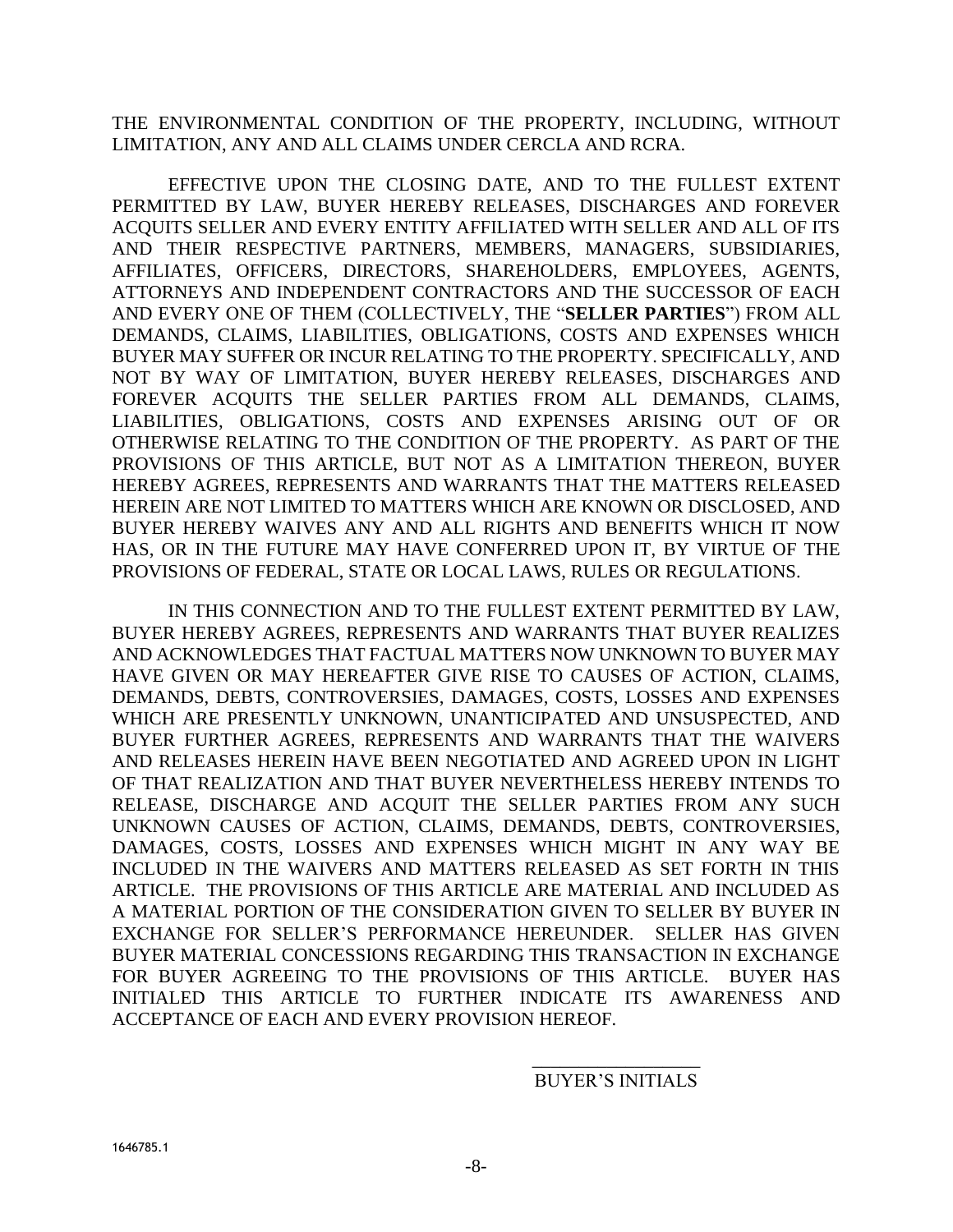## **ARTICLE VII LOSS BY FIRE OR OTHER CASUALTY; CONDEMNATION**

<span id="page-8-1"></span>If, prior to the Closing, the Property is destroyed or materially damaged, or if condemnation proceedings are commenced against a material portion of the Property (each, a "**Material Loss**"), Buyer shall have the right, at its option, exercisable by giving written notice of such decision to Seller within five (5) business days after receiving written notice from Seller that the Property has suffered a Material Loss, to either: (a) terminate this Agreement, in which case Escrow Holder shall return the Deposit to Buyer and, except for those matters which expressly survive any termination hereof, neither Party shall have any further rights or obligations hereunder, or (b) accept the Property in its then condition with no reduction of the Purchase Price. Buyer's failure to give written notice of its election within such timeframe shall be deemed to be Buyer's election not to terminate this Agreement and to accept the Property in its then condition in accordance with clause (b) of the immediately preceding sentence. If Buyer elects to accept (or is deemed to have accepted) the Property in its then condition, all proceeds of insurance or condemnation awards payable by reason of such damage, destruction or condemnation, if any, shall be paid or assigned to Buyer at the Closing. If the damage or condemnation does not result in a Material Loss, then (i) Buyer shall have no right to terminate this Agreement, and (ii) Seller shall assign to Buyer at the Closing all proceeds of insurance or condemnation awards payable by reason of such damage or condemnation, if any. As used in this [ARTICLE VII,](#page-8-1) "destroyed" means complete destruction of the improvements upon the Property, and "material" damage, or the loss of a "material portion" of the Property, means any damage or loss that: (I) results in repair or restoration costs in excess of twenty percent (20%) of the Purchase Price; or (II) results in Buyer not being able to occupy the Property for a period in excess of six (6) months following the Closing. For the avoidance of doubt, in no event shall the COVID-19 pandemic or any governmental response thereto constitute a Material Loss.

#### **ARTICLE VIII DEFAULT; REMEDIES**

<span id="page-8-2"></span><span id="page-8-0"></span>8.1 **Seller's Remedies; Liquidated Damages. IF THE TRANSACTION CONTEMPLATED HEREBY IS NOT CONSUMMATED BECAUSE OF A DEFAULT UNDER THIS AGREEMENT ON THE PART OF BUYER, AS SELLER'S SOLE AND EXCLUSIVE REMEDY BY REASON OF SUCH DEFAULT BY BUYER, THE AMOUNT OF THE DEPOSIT SHALL BE PAID TO AND RETAINED BY SELLER AS LIQUIDATED DAMAGES. THE PARTIES ACKNOWLEDGE AND AGREE THAT, IN THE EVENT THE TRANSACTION CONTEMPLATED HEREBY IS NOT CONSUMMATED BECAUSE OF A DEFAULT UNDER THIS AGREEMENT ON THE PART OF BUYER, SELLER'S ACTUAL DAMAGES BY REASON OF SUCH DEFAULT BY BUYER WOULD BE EXTREMELY DIFFICULT OR IMPRACTICABLE TO DETERMINE. THEREFORE, BY PLACING THEIR INITIALS BELOW, THE PARTIES ACKNOWLEDGE THAT THE AMOUNT OF THE DEPOSIT HAS BEEN AGREED UPON, AFTER NEGOTIATION, AS THE PARTIES' REASONABLE ESTIMATE OF SELLER'S DAMAGES IN THE EVENT THE TRANSACTION CONTEMPLATED HEREBY IS NOT CONSUMMATED BECAUSE OF A DEFAULT UNDER THIS AGREEMENT ON THE PART OF BUYER. NOTWITHSTANDING ANYTHING TO THE CONTRARY CONTAINED IN THIS SECTION [8.1,](#page-8-2) IF BUYER**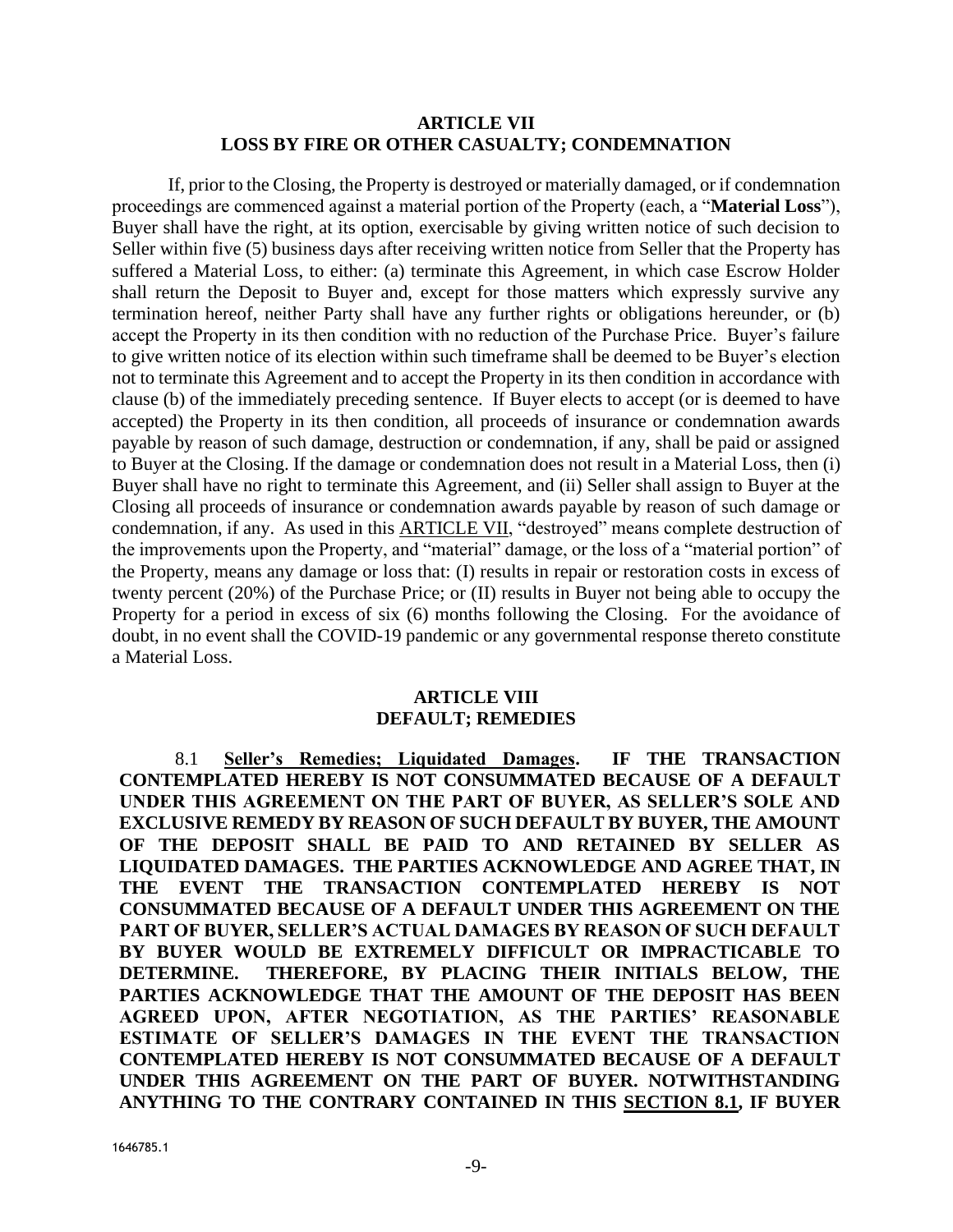**BRINGS AN ACTION AGAINST SELLER FOR AN ALLEGED BREACH OR DEFAULT BY SELLER OF ITS OBLIGATIONS UNDER THIS AGREEMENT, RECORDS A LIS PENDENS OR ENJOINS OR RESTRICTS SELLER'S ABILITY TO SELL AND TRANSFER THE PROPERTY OR REFUSES TO CONSENT TO OR INSTRUCT ESCROW HOLDER WITH REGARD TO THE RELEASE OF THE DEPOSIT TO SELLER IF REQUIRED BY ESCROW HOLDER (EACH, A "BUYER'S ACTION"), SELLER SHALL NOT BE RESTRICTED BY THE PROVISIONS OF THIS SECTION [8.1](#page-8-2) FROM BRINGING AN ACTION AGAINST BUYER SEEKING EXPUNGEMENT OR RELIEF FROM ANY IMPROPERLY FILED LIS PENDENS, INJUNCTION OR OTHER RESTRAINT, AND/OR RECOVERING FEES, COSTS AND EXPENSES (INCLUDING ATTORNEYS' FEES) WHICH SELLER MAY SUFFER OR INCUR AS A RESULT OF ANY BUYER'S ACTION, BUT ONLY TO THE EXTENT THAT SELLER IS THE PREVAILING PARTY; AND THE AMOUNT OF ANY SUCH FEES, COSTS AND EXPENSES AWARDED TO SELLER SHALL BE IN ADDITION TO THE LIQUIDATED DAMAGES SET FORTH HEREIN. NOTHING IN THIS AGREEMENT SHALL BE DEEMED TO LIMIT BUYER'S LIABILITY TO SELLER FOR DAMAGES OR INJUNCTIVE RELIEF FOR BREACH OF BUYER'S INDEMNITY OBLIGATIONS UNDER THIS AGREEMENT OR FOR ATTORNEYS' FEES AND COSTS AS PROVIDED IN SECTION [9.8](#page-12-0) BELOW.** 

#### \_\_\_\_\_\_\_\_\_\_\_\_\_\_\_\_\_\_\_ \_\_\_\_\_\_\_\_\_\_\_\_\_\_\_\_\_\_ SELLER'S INITIALS BUYER'S INITIALS

## 8.2 Buyer's Remedies.

(a) If the transaction contemplated by this Agreement is not consummated by the Closing Date because of a default hereunder on the part of Seller, then Buyer's sole and exclusive remedy by reason of such default by Seller shall be to terminate this Agreement, in which event neither Party shall have any further rights, duties or obligations under this Agreement and the Deposit shall be returned to Buyer. Buyer hereby expressly waives any and all rights to claim specific performance of this Agreement and to record a lis pendens upon the Property.

(b) If the Closing of the transactions hereunder shall have occurred, Seller shall have no liability to Buyer (and Buyer shall make no claim against Seller) for a breach of any alleged representation or warranty, failure to disclose, or any other covenant, agreement or obligation of Seller, or for indemnification under this Agreement or any document executed by Seller in connection with this Agreement.

8.3 Indemnification. Buyer indemnifies, holds harmless and defends Braun, Seller's Broker, Seller, the Seller Parties and any predecessor or successor of Seller (collectively, the "**Indemnified Persons**") for, from and against any and all claims to which any of the Indemnified Persons may become subject on account of, arising out of or related to any act, omission, conduct or activity of Buyer or any of Buyer's affiliates, agents, employees, members, partners, principals, representatives or trustees at any time both before or after the Closing Date on account of, arising out of or related to (a) this Agreement; (b) the auction; (c) the condition, control, operation or ownership of the Property, including the presence or release of any hazardous or toxic fluids,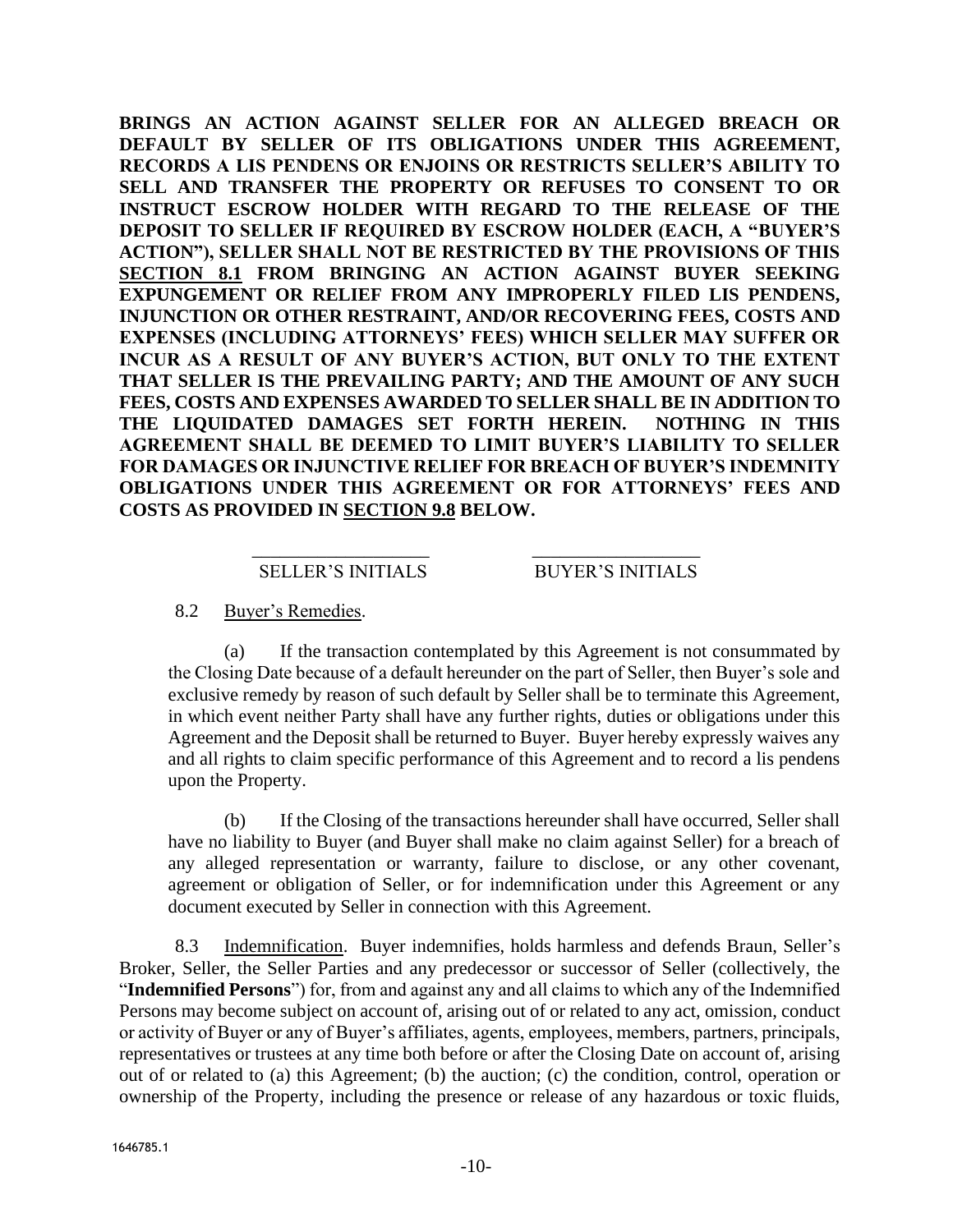substances or materials on, under or from the Property; (d) Buyer's due diligence review of the Property; (f) any inaccuracy in or breach of Buyer's representations, warranties, covenants or acknowledgments made pursuant to this Agreement. Buyer promptly will deliver notice to Seller or the applicable Indemnified Person of any claim by any person or entity against an Indemnified Person that arises from or is related to the Property. Buyer will be responsible for and will pay on demand all legal fees and expenses incurred by the Indemnified Person in connection with the claim. If any claim is settled or if there is a final judgment against the Indemnified Person in any claim, Buyer will indemnify, hold harmless and defend the Indemnified Person for, from and against any and all loss or liability incurred by the Indemnified Person by reason of such settlement or judgment and will pay on demand all costs and expenses incurred by the Indemnified Person in connection with the settlement or judgment.

8.4 The provisions of this [ARTICLE VIII](#page-8-0) shall survive the Closing.

## **ARTICLE IX MISCELLANEOUS**

9.1 Notices. Any notice or other communication required or permitted to be given under this Agreement shall be in writing and sent by United States mail, registered or certified mail, postage prepaid, return receipt requested, or by facsimile, or by personal delivery (by overnight courier or otherwise), or by electronic mail (email) and addressed as follows:

| If to Seller:   | WB RIVERDALE REO, LLC                     |
|-----------------|-------------------------------------------|
|                 | c/o Woodbridge Wind-Down Entity LLC       |
|                 | 14140 Ventura Blvd, Suite 302             |
|                 | Sherman Oaks, CA 91423                    |
|                 | Attn: Frederick Chin, CEO                 |
|                 | E-mail: fchin1@gmail.com                  |
| With a copy to: | Glaser Weil LLP                           |
|                 | 10250 Constellation Boulevard, 19th Floor |
|                 | Los Angeles, California 90067             |
|                 | Attn: Saul Breskal, Esq.                  |
|                 | Fax No.: (310) 843-2644                   |
|                 | Email: sbreskal@glaserweil.com            |
| If to Buyer:    |                                           |
|                 |                                           |
|                 | Attn:                                     |
|                 | E-mail:                                   |

If to Escrow Holder: At the address specified in Section [2.2\(](#page-2-0)a) above.

or such other address as either Party may from time to time specify in writing to the other in the manner aforesaid. If sent by United States mail, registered or certified mail, postage prepaid, return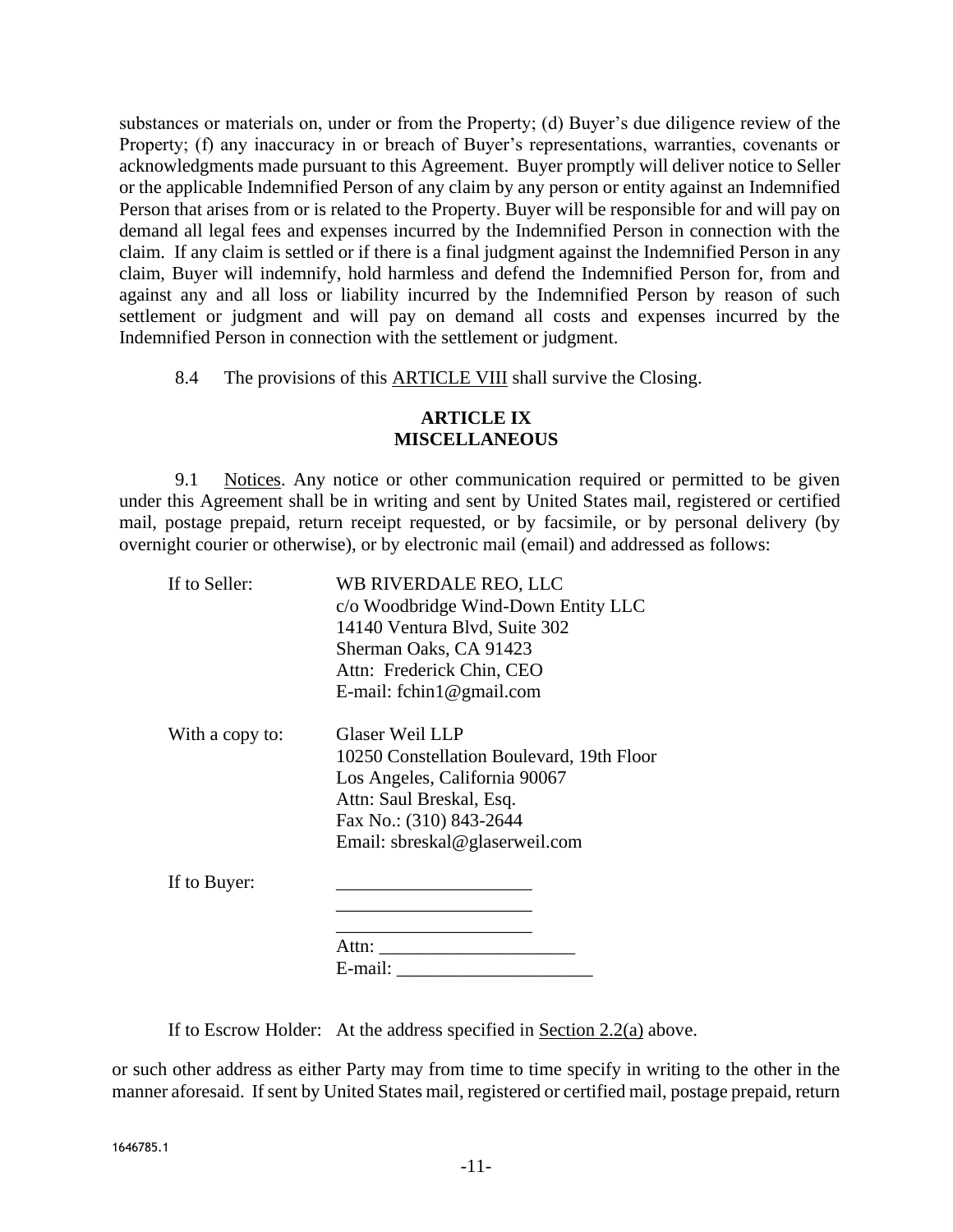receipt requested, such notices or other communications shall be deemed delivered upon delivery or refusal to accept delivery as indicated on the return receipt. If sent by personal delivery (by overnight courier or otherwise), such notices or other communications shall be deemed delivered upon delivery, or refusal thereof. If sent by facsimile or email, such notices or other communications shall be deemed delivered upon delivery, provided such fax or email is sent prior to 5:00 p.m. Pacific Time on such date (otherwise such fax or email shall be deemed to be delivered and effective as of the next business day), and provided further that delivery is also made promptly thereafter by mail or overnight courier as provided above.

9.2 Brokers and Finders. *[Complete/revise as applicable:]* In connection with the transaction under this Agreement, Buyer is represented by \_\_\_\_\_\_\_\_\_\_\_\_\_\_\_ ("**Buyer's Broker**"), and Seller is represented by **the contract ("Seller's Broker**"). Braun will pay a real estate broker's commission to the brokers pursuant to a separate Listing Agreement between Seller or Braun and Seller's Broker. No commission or compensation shall be due or payable by Seller or Braun to any brokers, including Seller's Broker and Buyer's Broker, in connection with this Agreement or the sale of the Property, unless the Escrow closes in accordance with this Agreement. Buyer shall indemnify and defend Seller against any claims by third parties for payments of a finder's fee, commission or other similar compensation in connection herewith if such third party claims that it represented Buyer in connection with the transaction under this Agreement. The provisions of this Section 9.2 shall survive the execution and delivery (or termination) of this Agreement and the Closing.

9.3 Successors and Assigns. This Agreement shall be binding upon, and inure to the benefit of, the Parties and their respective successors, heirs, administrators and assigns, except that Buyer shall not assign its interests under this Agreement, whether voluntarily, involuntarily, by operation of law or otherwise, without the prior written consent of Seller. Notwithstanding the foregoing, Buyer shall have the right to assign its rights under this Agreement to (i) any entity controlling, controlled by or under common control (directly or indirectly) with Buyer which assumes Buyer's obligations hereunder in writing, provided Buyer shall not be relieved from any liability or obligations under this Agreement as a result of such assignment; and (ii) a qualified intermediary in connection with a tax deferred exchange under Internal Revenue Code Section 1031 in accordance with Section [9.16](#page-12-1) hereof.

9.4 Amendments. This Agreement may be amended or modified only by a written instrument executed by both Buyer and Seller.

9.5 Interpretation. Whenever used herein, the term "including" shall be deemed to be followed by the words "without limitation." Words used in the singular number shall include the plural, and vice-versa, and any gender shall be deemed to include each other gender. The captions and headings of the Articles and Sections of this Agreement are for convenience of reference only, and shall not be deemed to define or limit the provisions hereof

9.6 Governing Law. This Agreement shall be governed by and construed in accordance with the laws of the state in which the Property is located, with venue in Los Angeles County, California.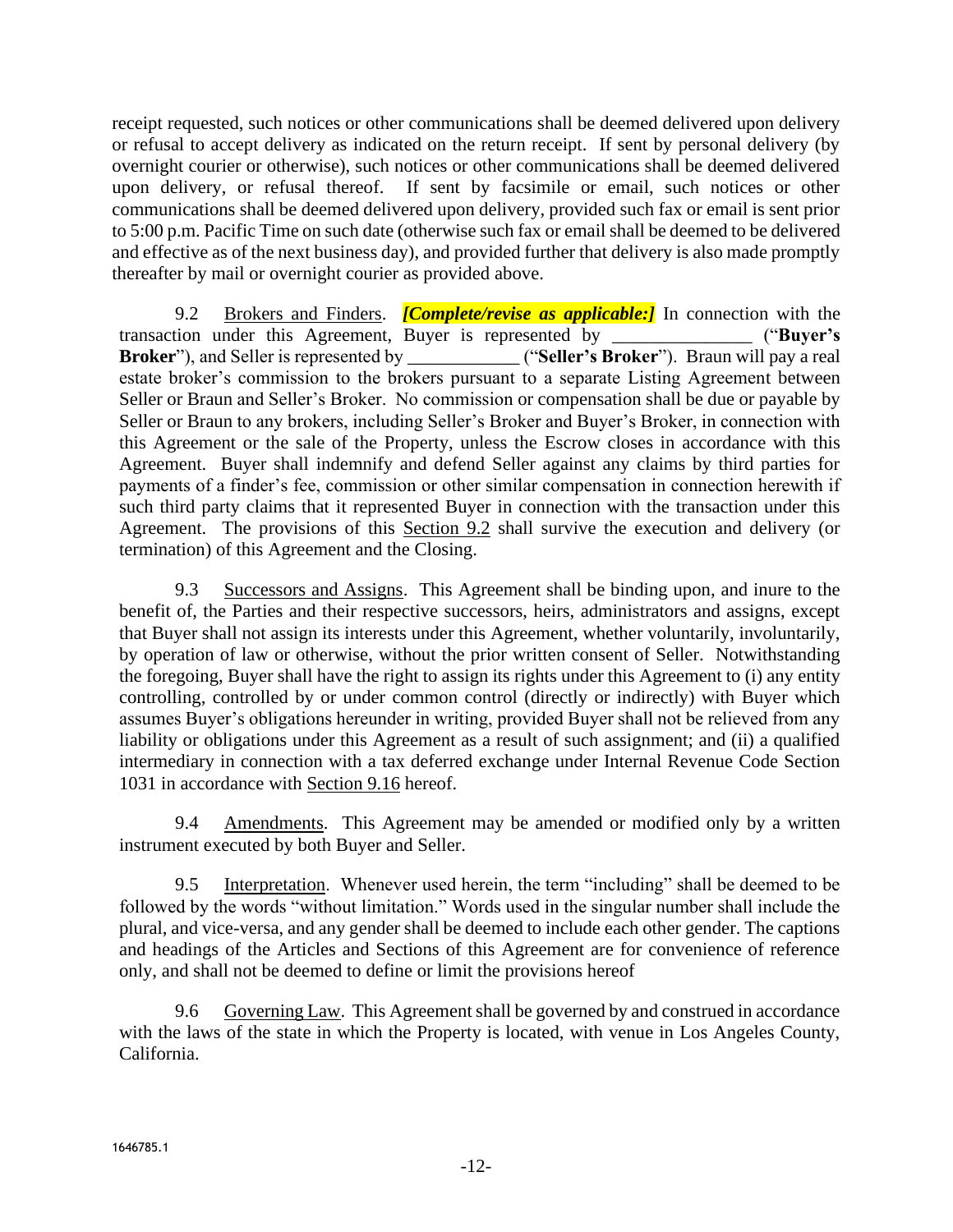9.7 Merger of Prior Agreements. This Agreement, including the exhibits hereto, constitutes the entire agreement between the Parties with respect to the transaction contemplated hereby and supersedes all prior agreements and understandings between the Parties relating to the subject matter hereof.

<span id="page-12-0"></span>9.8 Attorneys' Fees. If either Buyer or Seller brings any suit or other proceeding with respect to the subject matter or enforcement of this Agreement, the prevailing Party (as determined by the court, agency, or other authority before which such suit or proceeding is commenced) shall, in addition to such other relief as may be awarded, be entitled to recover reasonable attorneys' fees, expenses and costs of investigation (including, without limitation, reasonable attorneys' fees, expenses and costs).

9.9 Time of the Essence. Time is of the essence of this Agreement.

9.10 Election of Remedies. Except as otherwise provided in this Agreement, no right or remedy conferred upon Buyer or Seller in this Agreement is intended to be exclusive of any other right or remedy contained herein or now or hereafter available to Buyer or Seller at law or in equity, and every such right and remedy shall be cumulative and shall be in addition to every other right or remedy contained in this Agreement or now or hereafter available to Buyer or Seller at law or in equity.

9.11 Authority. The individuals signing below represent and warrant that they have the requisite authority to bind the entities on whose behalf they are signing.

9.12 Counterparts. This Agreement may be executed in counterparts, each of which shall be deemed an original, and all of which, taken together, shall constitute one and the same instrument. In order to expedite matters, electronic signatures may be used in place of original signatures on this Agreement. The Parties intend to be bound by the signatures on the electronic document, and hereby waive any defenses to the enforcement of the terms of this Agreement based on the use of an electronic signature; provided, however, that the Parties hereby agree to execute and provide to each other original signatures, upon the request made by either Party to the other.

9.13 No Third Parties Benefited. This Agreement is made and entered into for the benefit of Seller and Buyer, their successors and permitted assigns, and no other person or entity shall have any rights hereunder.

9.14 Severability. The invalidity or unenforceability of any one or more of the provisions of this Agreement shall not affect the validity of enforceability of any of the other provisions of this Agreement.

9.15 Multiple Parties. If more than one person or entity is named herein as either Buyer or Seller, the obligations of such multiple parties shall be the joint and several responsibility of all persons or entities named herein as such Buyer or Seller.

<span id="page-12-1"></span>9.16 IRC Section 1031 Exchange Cooperation. Seller agrees to accommodate Buyer in effecting a tax-deferred exchange under Internal Revenue Code Section 1031. Buyer shall have the right, expressly reserved here, to elect a tax-deferred exchange at any time before the Closing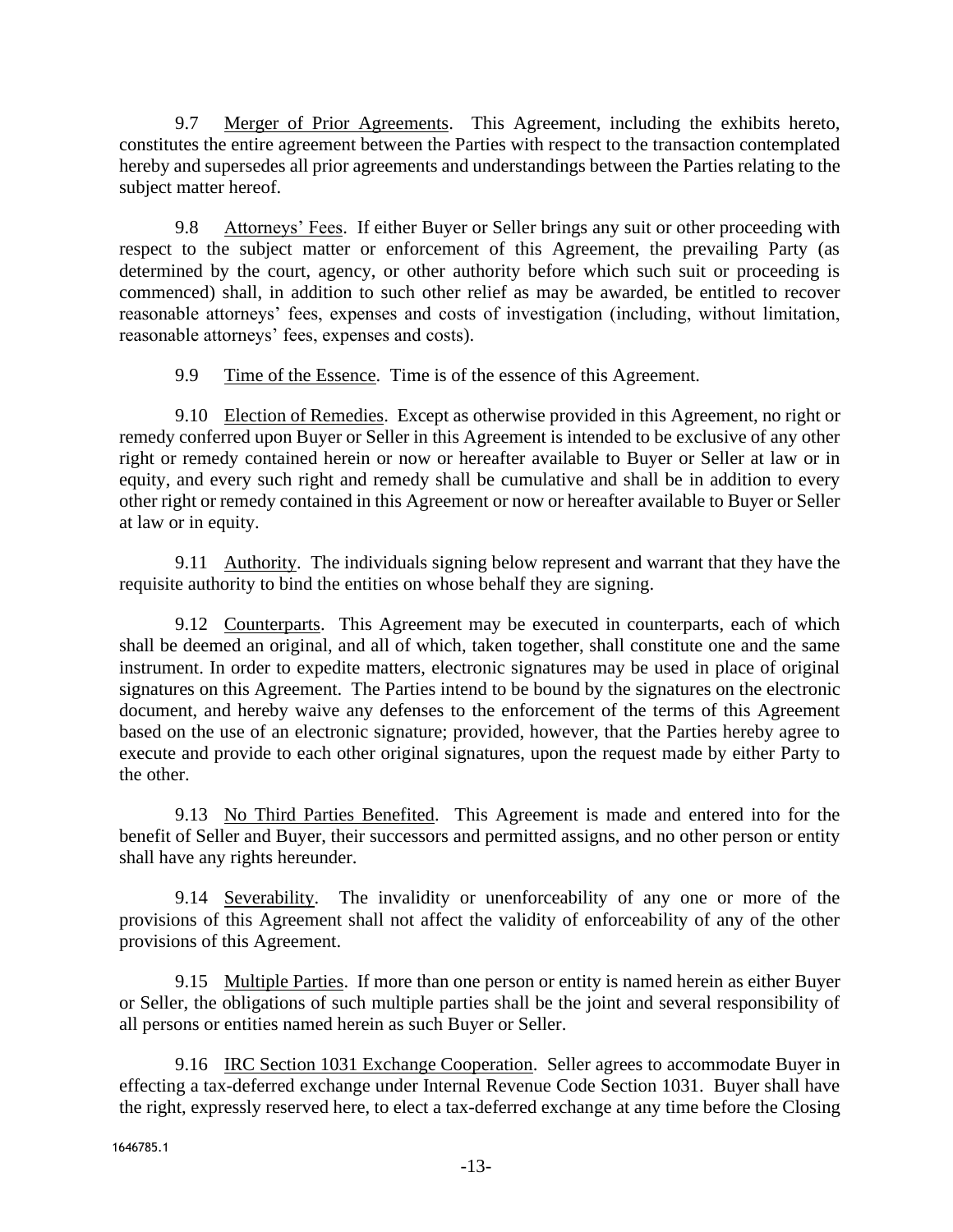Date; however, Seller and Buyer agree that the consummation of this Agreement is not predicated or conditioned on any such exchange by Buyer. If Buyer elects to effect a tax-deferred exchange, Seller agrees to execute additional escrow instructions, documents, agreements, or instruments to effect such exchange; provided, however, that Seller shall not be required to incur additional costs, expenses, or liabilities in this transaction as a result of or connected with an exchange by Buyer. Buyer agrees to hold Seller harmless from and against any and all claims, liabilities, losses, costs, damages and/or expenses (including, without limitation, reasonable attorneys' fees and expenses), that may arise from Buyer's participation in such an exchange.

9.17 Counting of Days. Unless expressly specified herein, any reference to "**days**" shall mean calendar days. As used in this Agreement, "**business day**" shall be deemed to be any day other than a Saturday, Sunday or other day upon which banks in the state of California shall be permitted or required to close. To the extent the last day for any act under this Agreement is not a business day, then the last day for such act shall be extended to the next business day.

9.18 Confidential. Buyer shall not disclose or permit to be disclosed to any third party, the terms or existence of this Agreement or the underlying transaction, any of the reports or any other documentation or information provided to or obtained by Buyer which relate to the Property (collectively, the "**Confidential Information**") in any way without Seller's prior written consent, which may be granted or withheld (i) in Seller's sole and absolute discretion prior to the Closing, or (ii) in Seller's reasonable discretion after the Closing. Notwithstanding the foregoing, Buyer shall have a right to disclose the Confidential Information: (i) to Buyer's lenders, accountants, employees, attorneys and other agents upon whom Buyer will rely upon or consult with in making acquisition decisions in connection with the transaction contemplated herein, provided that (A) such parties have been advised of the confidential nature of the same and Buyer shall be responsible for such parties' breach of the confidentiality restrictions set forth herein, and (B) all such Confidential Information shall be used by such parties solely in connection with the transaction contemplated hereby; and (ii) if obligated by law or legal process to make such disclosure, in which case Buyer shall provide Seller with written notice prior to any such disclosure. The provisions of this Section shall survive the termination of this Agreement for any reason.

[*Signature Page Follows*]